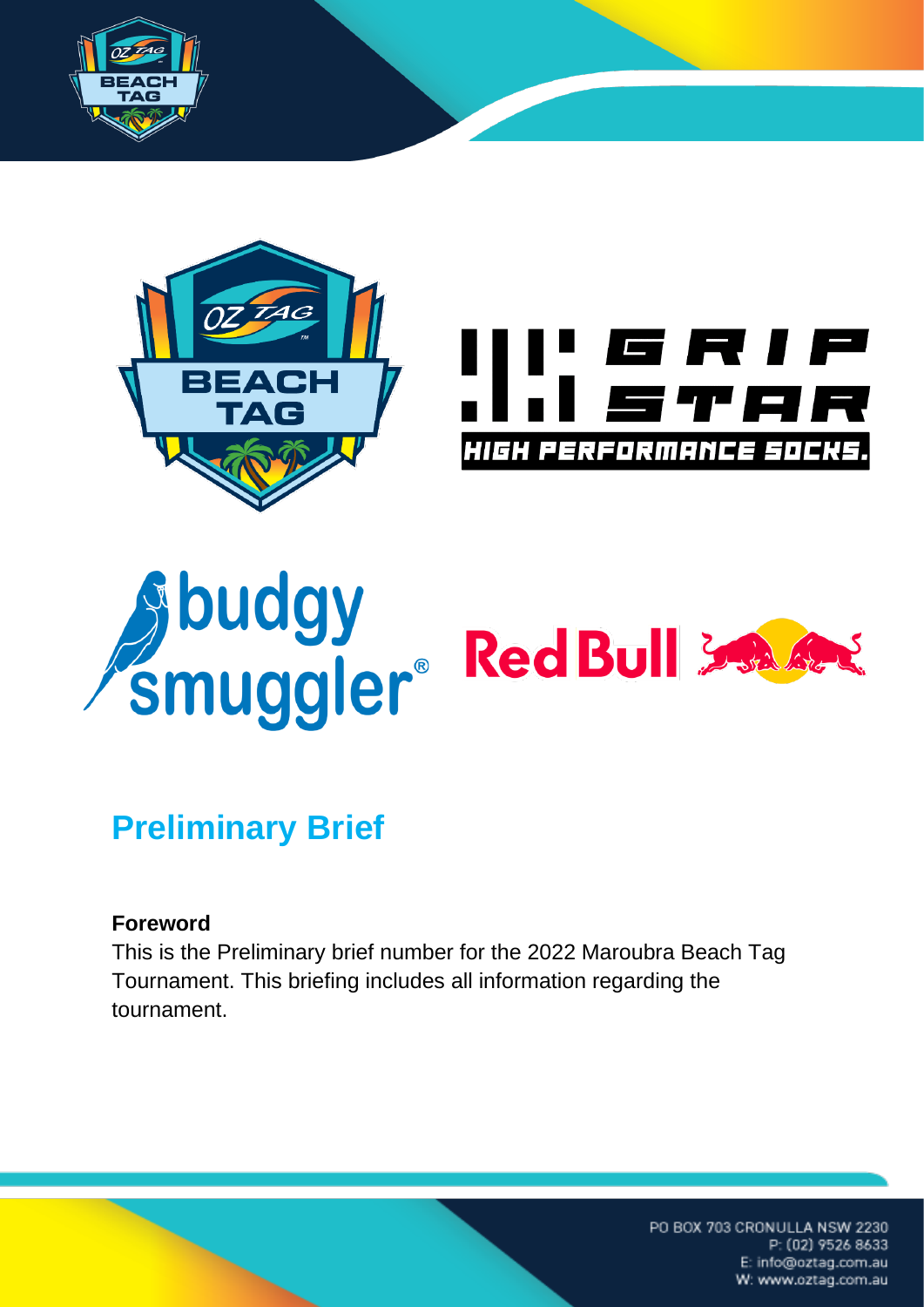

### **Maroubra Beach Tag 2022**

- Saturday April 23rd 2022
- Maroubra Beach, NSW 2035
- Parking is limited car pool if possible, read time limits.

### **Outline Timetable**

8:20am – Players Arrive 8:40am – Tournament Briefing 9:00am – First Games Commence 11:50am – Fastest Man & Woman of Beach Tag Race 2:38pm – Round Games Finish 2:38pm – Finals Start 4:30pm – Presentation

### **Playing Divisions**

Divisions include:

- Men's Open
- Mixed Open

All players must be over the age of 15.

### **Entry Fees.**

Entry is \$60 per player. This is to be paid by the team delegate as a team. Payments must have already been submitted. If a player is added late, we will accept cash payments on the day. Any players that pull out late, refunds will be issued after the tournament.

Any teams that pull out after the draw is released will only receive 50% refund

### **Payment**

Cheque: Made payable to Australian Oztag

Direct deposit Oztag Tournament (ABN: 44601178787) BSB: 082-367 Account Number: 74152 1647 National Australia Bank **NB Indicate your Team Name & Division when direct depositing**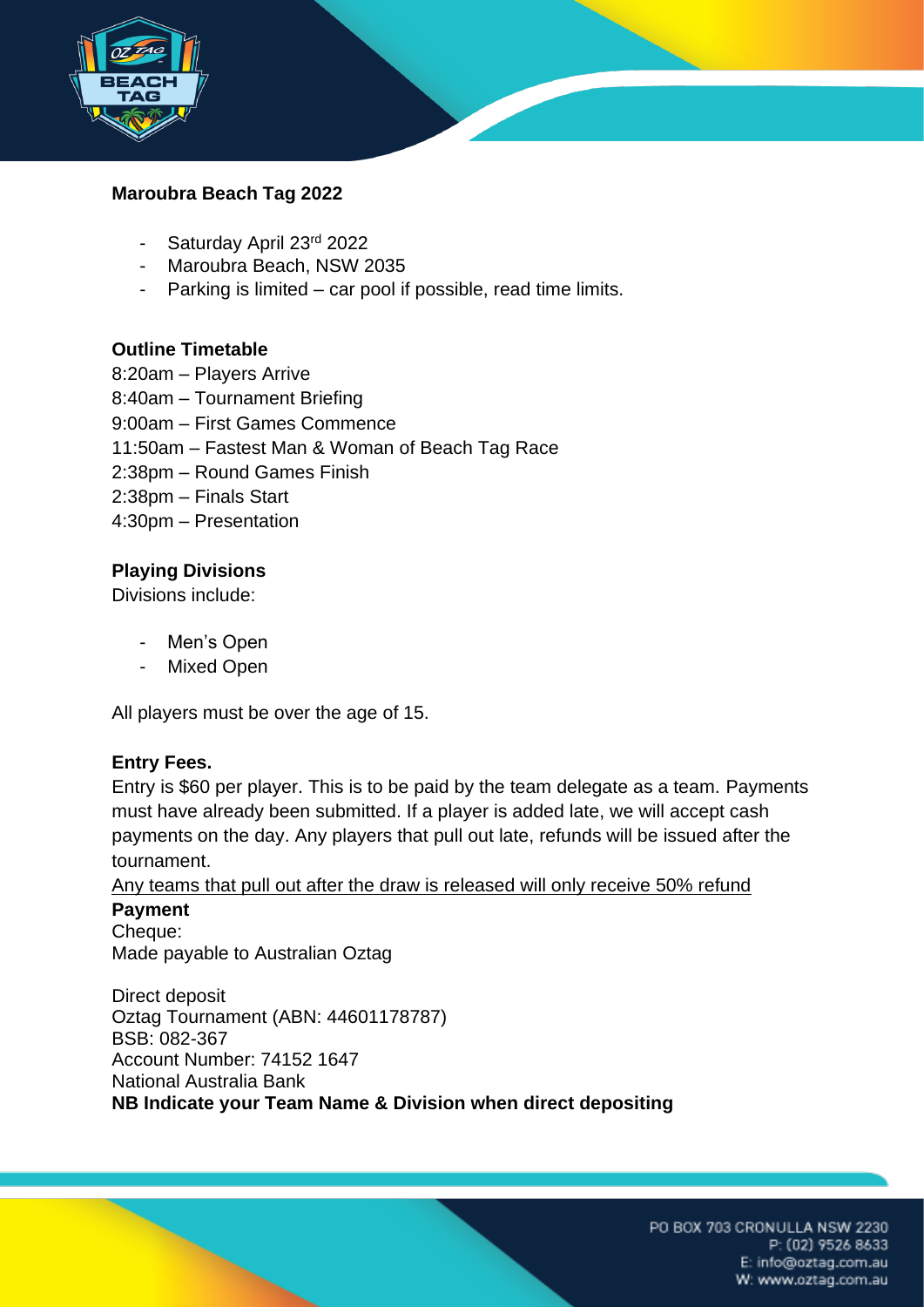

### **Rules of the Game**

Please see the Beach Tag Rules on our website

### **Playing Uniforms and Playing Equipment**

All players must where Official Oztag Shorts or Tights.

Australian Oztag will have custom Beach Tag Shorts available on the day, please not that there is limited stock.

No League Tag or Tag20 Shorts are to be worn this is to ensure consistency of the game. **If there is a breach of this policy the team will forfeit all rights to participate.**

### **Team squad numbers**

Teams can register a maximum of 12 players and a minimum of 8. A maximum of 12 players can play during any game.

### **Team Registration**

Please fill out attached team registration form and return via email by the  $22<sup>nd</sup>$  of April 2022

### **Insurance**

All players at this tournament will be registered under the regular Australian Oztag insurance policy for tournaments.

### **Photography**

Our official Oztag Photographer will be there taking photos & videos. If a player does not want his/her photograph taken please notify prior to competition.

### **Age Qualification**

Players must be 15 years of age or older before the tournament.

### **Game Play**

Round Games will be 10 Minutes Halves with a 2-minute half time break. All teams will play a minimum of 4 games.